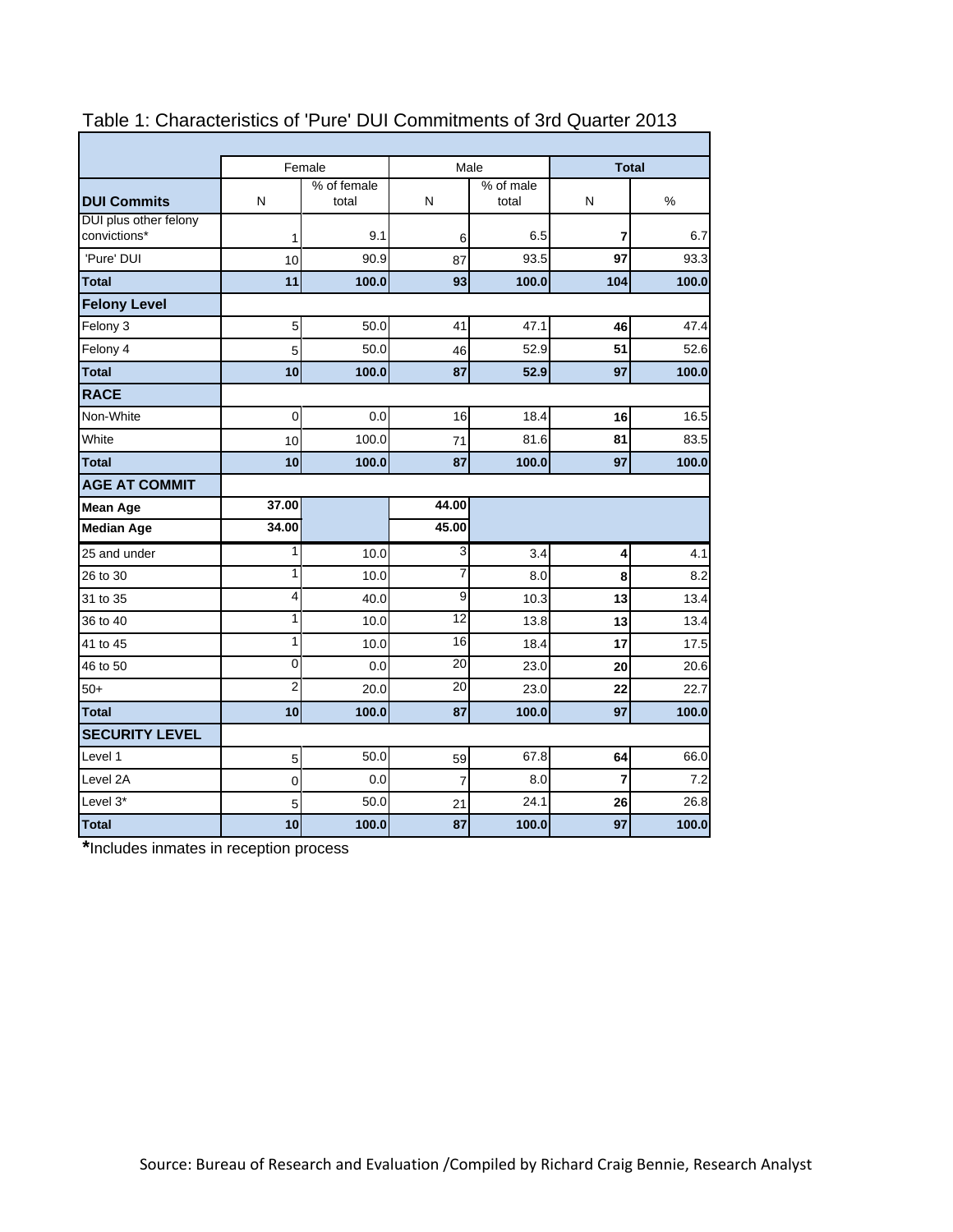|                                               |                | Female               | Male           |                    | <b>Total</b>   |       |  |  |
|-----------------------------------------------|----------------|----------------------|----------------|--------------------|----------------|-------|--|--|
| 'Pure' DUIs by County of<br><b>Commitment</b> | N              | % of female<br>total | N              | % of male<br>total | N              | $\%$  |  |  |
| <b>BUTLER</b>                                 | 0              | 0.0                  | 4              | 4.6                | 4              | 4.1   |  |  |
| <b>CLERMONT</b>                               | 0              | 0.0                  | $\overline{2}$ | 2.3                | $\overline{2}$ | 2.1   |  |  |
| <b>CUYAHOGA</b>                               | $\mathbf{0}$   | 0.0                  | 6              | 6.9                | 6              | 6.2   |  |  |
| <b>FRANKLIN</b>                               | 1              | 10.0                 | 10             | 11.5               | 11             | 11.3  |  |  |
| <b>HAMILTON</b>                               | $\overline{2}$ | 20.0                 | 5              | 5.7                | 7              | 7.2   |  |  |
| <b>LAKE</b>                                   | $\overline{2}$ | 20.0                 | 4              | 4.6                | 6              | 6.2   |  |  |
| <b>LORAIN</b>                                 | $\overline{2}$ | 20.0                 | 4              | 4.6                | 6              | 6.2   |  |  |
| <b>PORTAGE</b>                                | 0              | 0.0                  | 3              | 3.4                | 3              | 3.1   |  |  |
| <b>STARK</b>                                  | $\mathbf{0}$   | 0.0                  | 3              | 3.4                | 3              | 3.1   |  |  |
| <b>SUMMIT</b>                                 | 0              | 0.0                  | $\overline{7}$ | 8.0                | $\overline{7}$ | 7.2   |  |  |
| <b>WARREN</b>                                 | 0              | 0.0                  | $\overline{2}$ | 2.3                | $\overline{2}$ | 2.1   |  |  |
| <b>ALL OTHERS</b>                             | 3              | 30.0                 | 37             | 42.5               | 40             | 41.2  |  |  |
| <b>Total</b>                                  | 10             | 100.0                | 87             | 100.0              | 97             | 100.0 |  |  |
| 'Pure' DUIs by Current Status                 |                |                      |                |                    |                |       |  |  |
| New Admission from Court                      | 3              | 30.0                 | 33             | 37.9               | 36             | 37.1  |  |  |
| Admin, Transfer                               | 4              | 40.0                 | 44             | 50.6               | 48             | 49.5  |  |  |
| <b>Returned AWL</b>                           | 1              | 10.0                 | 0              | 0.0                | 1              | 1.0   |  |  |
| New Admission-Comm Cntrl Viol                 | 1              | 10.0                 | 5              | 5.7                | 6              | 6.2   |  |  |
| Out to Court                                  | 1              | 10.0                 | $\mathbf 0$    | 0.0                | 1              | 1.0   |  |  |
| <b>Community Control</b>                      | 0              | 0.0                  | 2              | 2.3                | $\mathbf 2$    | 2.1   |  |  |
| Expiration of Stated Term (no PRC)            | 0              | 0.0                  | 3              | 3.4                | 3              | 3.1   |  |  |
| <b>Total</b>                                  | 10             | 100.0                | 87             | 100.0              | 97             | 100.0 |  |  |

### Table 2: Characteristics of 'Pure' DUI Commitments of 3rd Quarter 2013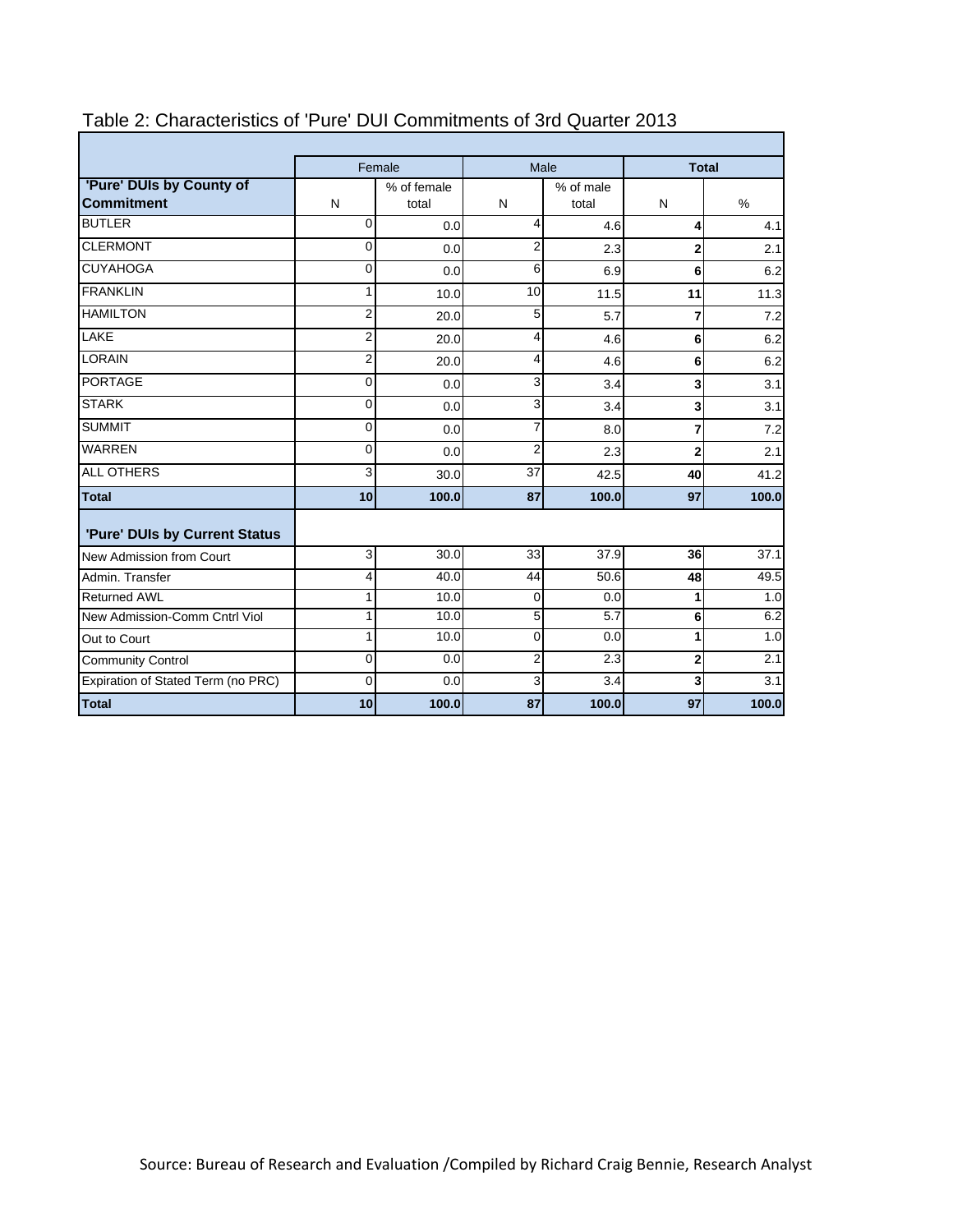| 'Pure' DUIs by Sentence In                                  |                |        |                |       |              |       |  |  |  |
|-------------------------------------------------------------|----------------|--------|----------------|-------|--------------|-------|--|--|--|
| <b>Months</b>                                               |                | Female | Male           |       | <b>Total</b> |       |  |  |  |
| <b>Mean Sentence</b>                                        | 21.00          |        | 25.00          |       |              |       |  |  |  |
| <b>Median Sentence</b>                                      | 22.00          |        | 24.00          |       |              |       |  |  |  |
| 1TO3                                                        | $\overline{0}$ | 0.0    | 7              | 8.0   | 7            | 7.2   |  |  |  |
| 4TO6                                                        | 0              | 0.0    | 6              | 6.9   | 6            | 6.2   |  |  |  |
| 7 TO 11                                                     | 2              | 20.0   | $\overline{2}$ | 2.3   | 4            | 4.1   |  |  |  |
| $\overline{12}$                                             | 1              | 10.0   | 8              | 9.2   | 9            | 9.3   |  |  |  |
| 13 TO 17                                                    | 1              | 10.0   | 6              | 6.9   | 7            | 7.2   |  |  |  |
| $\overline{18}$                                             | 0              | 0.0    | $\overline{7}$ | 8.0   | 7            | 7.2   |  |  |  |
| 19 TO 24                                                    | 4              | 40.0   | 17             | 19.5  | 21           | 21.6  |  |  |  |
| 25 TO 30                                                    | 1              | 10.0   | 11             | 12.6  | 12           | 12.4  |  |  |  |
| 31 TO 35                                                    | 0              | 0.0    | $\overline{2}$ | 2.3   | $\mathbf{2}$ | 2.1   |  |  |  |
| 36                                                          | $\mathbf 0$    | 0.0    | $\overline{7}$ | 8.0   | 7            | 7.2   |  |  |  |
| 48 TO 59                                                    | 1              | 10.0   | $\overline{7}$ | 8.0   | 8            | 8.2   |  |  |  |
| $60+$                                                       | 0              | 0.0    | $\overline{7}$ | 8.0   | 7            | 7.2   |  |  |  |
| <b>Total</b>                                                | 10             | 100.0  | 87             | 100.0 | 97           | 100.0 |  |  |  |
| <b>PRIOR INCARCERATIONS</b><br>(includes all offense types) |                |        |                |       |              |       |  |  |  |
| None                                                        | 7              | 63.6   | 40             | 46.5  | 47           | 48.5  |  |  |  |
| One                                                         | 4              | 36.4   | 25             | 29.1  | 29           | 29.9  |  |  |  |
| Two                                                         | 0              | 0.0    | 13             | 15.1  | 13           | 13.4  |  |  |  |
| Three or more                                               | 0              | 0.0    | 8              | 9.3   | 8            | 8.2   |  |  |  |
| <b>Total</b>                                                | 11             | 100.0  | 86             | 100.0 | 97           | 100.0 |  |  |  |

### Table 3: Characteristics of 'Pure' DUI Commitments of 3rd Quarter 2013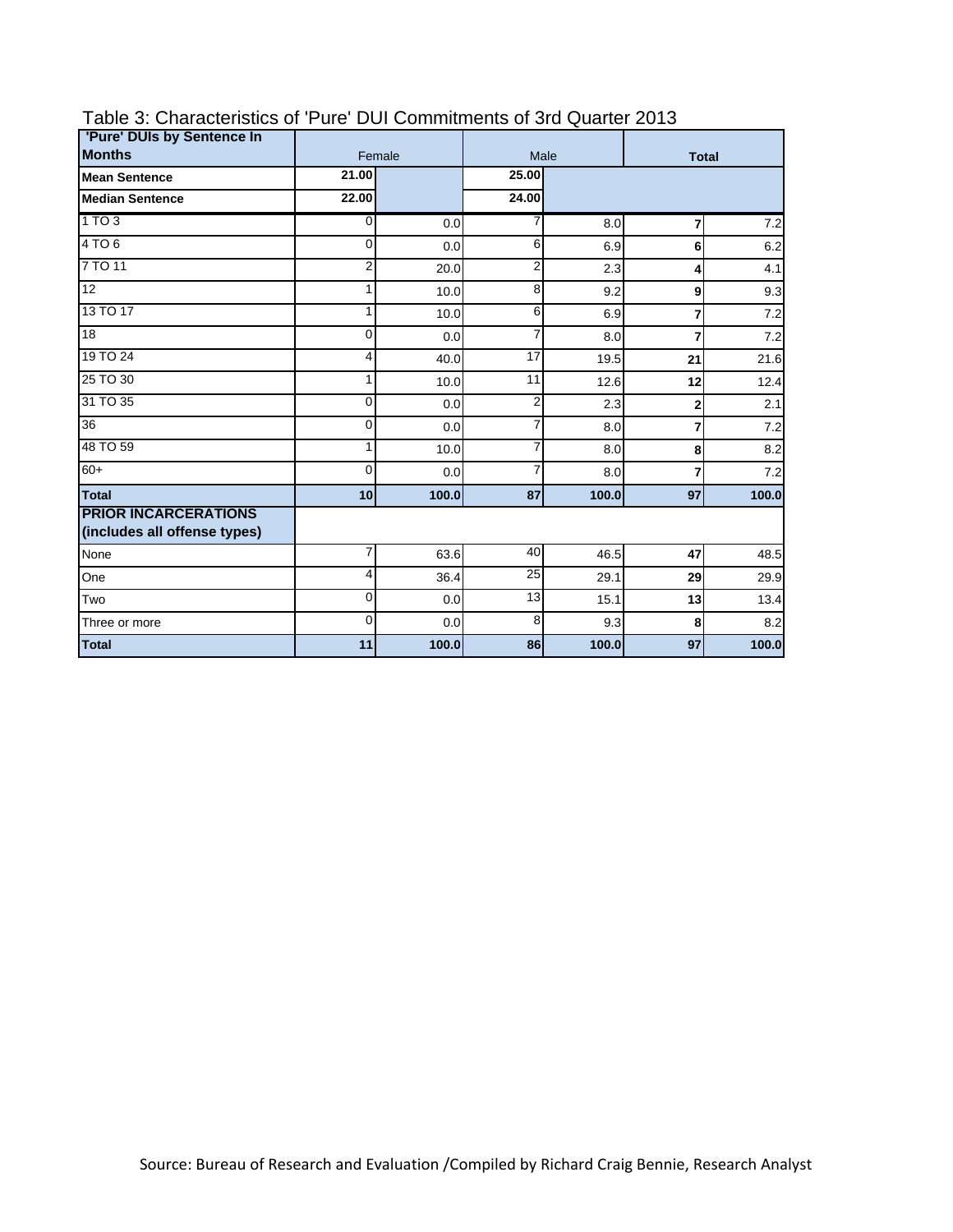| <b>'Pure' DUIs Currently</b><br><b>Incarcerated by Parent</b> |        |       |                |       |                |       |
|---------------------------------------------------------------|--------|-------|----------------|-------|----------------|-------|
| Institution*                                                  | Female |       | Male           |       | <b>Total</b>   |       |
| CC                                                            | 0      | 0.0   | 3              | 3.4   | 3              | 3.1   |
| <b>MANCI</b>                                                  | 0      | 0.0   | 3              | 3.4   | 3              | 3.1   |
| <b>ORW</b>                                                    | 10     | 100.0 | 0              | 0.0   | 10             | 10.3  |
| SCI                                                           | 0      | 0.0   | 2              | 2.3   | 2              | 2.1   |
| PCI                                                           | 0      | 0.0   | 10             | 11.5  | 10             | 10.3  |
| <b>MACI</b>                                                   | 0      | 0.0   | 2              | 2.3   | $\overline{2}$ | 2.1   |
| CRC                                                           | 0      | 0.0   | 26             | 29.9  | 26             | 26.8  |
| GCI                                                           | 0      | 0.0   | 3              | 3.4   | 3              | 3.1   |
| <b>LORCI</b>                                                  | 0      | 0.0   | 15             | 17.2  | 15             | 15.5  |
| <b>TCI</b>                                                    | 0      | 0.0   | 4              | 4.6   | 4              | 4.1   |
| <b>BECI</b>                                                   | 0      | 0.0   | 3              | 3.4   | 3              | 3.1   |
| <b>NCCI</b>                                                   | 0      | 0.0   | 3              | 3.4   | 3              | 3.1   |
| <b>RICI</b>                                                   | 0      | 0.0   | 7              | 8.0   | 7              | 7.2   |
| <b>NCI</b>                                                    | 0      | 0.0   | 4              | 4.6   | 4              | 4.1   |
| <b>LAKE ERIE</b>                                              | 0      | 0.0   | $\overline{2}$ | 2.3   | $\overline{2}$ | 2.1   |
| <b>Total</b>                                                  | 10     | 100.0 | 87             | 100.0 | 97             | 100.0 |

## Table 4: Characteristics of 'Pure' DUI Commitments of 3rd Quarter 2013

\*Includes inmates out to court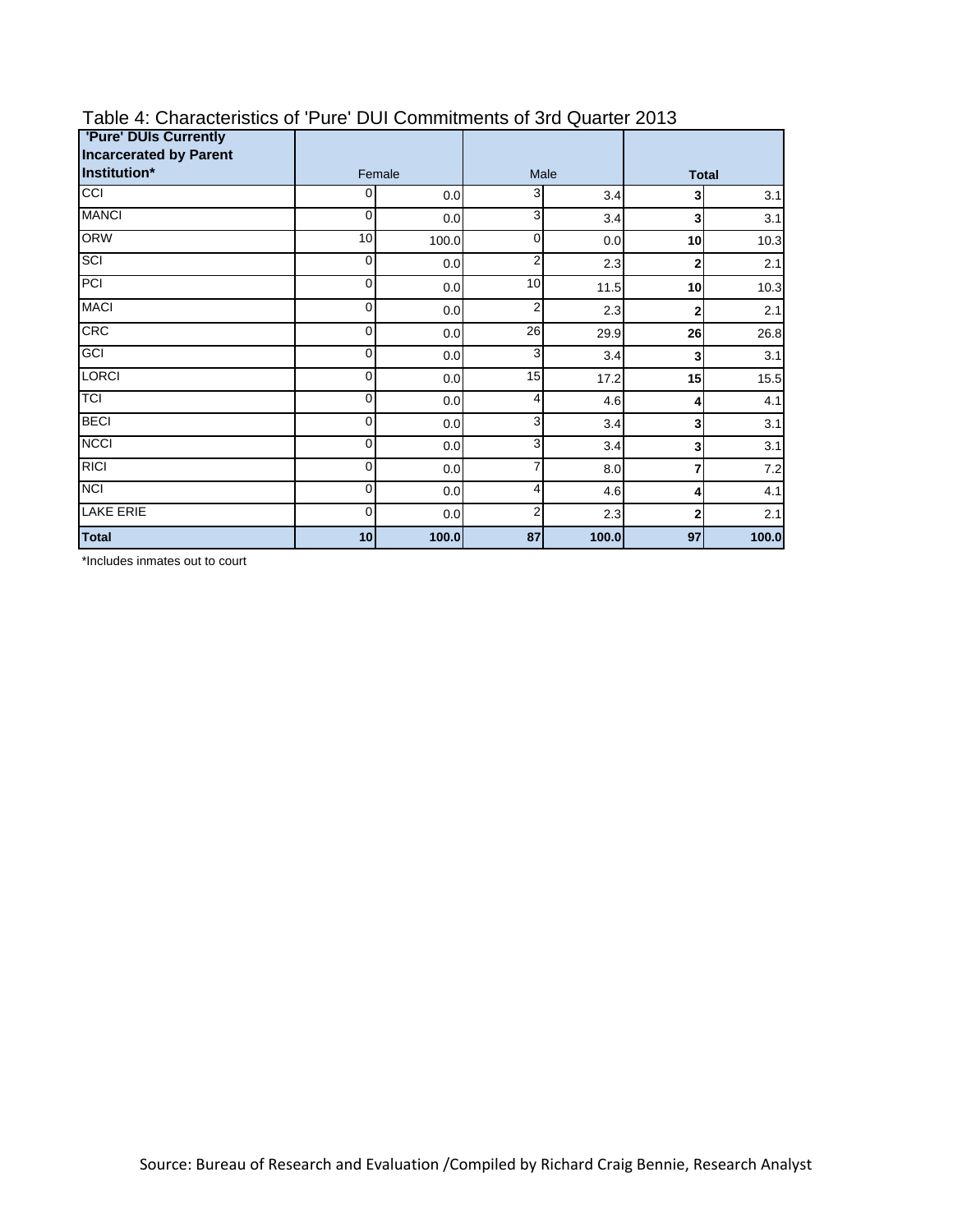|                              | <b>STATUS TYPE OF 'PURE' DUI OFFENDERS</b> |                                               |                         |               |              |      |    |
|------------------------------|--------------------------------------------|-----------------------------------------------|-------------------------|---------------|--------------|------|----|
| <b>SELECTED VARIABLES</b>    | New Admission from Court                   |                                               | Admin, Transfer         |               | Other**      |      |    |
| <b>RACE</b>                  | N                                          | $\frac{9}{6}$<br>$\mathbf N$<br>$\frac{9}{6}$ |                         | $\mathbf N$   | <b>Total</b> |      |    |
| White                        | 30                                         | 37.0                                          | 43                      | 53.1          | 8            | 9.9  | 81 |
| Non-White                    | 6                                          | 37.5                                          | 5                       | 31.3          | 5            | 31.3 | 16 |
| <b>TOTAL</b>                 | 36                                         | 37.1                                          | 48                      | 49.5          | 13           | 13.4 | 97 |
| <b>GENDER</b>                | $\mathbf N$                                | %                                             | N                       | %             |              |      |    |
| Female                       | 3                                          | 30.0                                          | $\overline{\mathbf{4}}$ | 40.0          | 3            | 30.0 | 10 |
| Male                         | 33                                         | 37.9                                          | 44                      | 50.6          | 10           | 11.5 | 87 |
| <b>TOTAL</b>                 | 36                                         | 37.1                                          | 48                      | 49.5          | 13           | 13.4 | 97 |
| <b>COMMIT COUNTY</b>         | $\mathbf N$                                | %                                             | N                       | %             |              |      |    |
| Major Urban*                 | 14                                         | 36.8                                          | 20                      | 52.6          | 4            | 6.8  | 38 |
| All Others                   | 22                                         | 37.3                                          | 28                      | 47.5          | 9            | 15.3 | 59 |
| <b>TOTAL</b>                 | 36                                         | 37.1                                          | 48                      | 49.5          | 13           | 13.4 | 97 |
| <b>PRIORS INCARCERATIONS</b> |                                            |                                               |                         |               |              |      |    |
| (includes all offense types) | $\mathbf N$                                | %                                             | $\mathbf N$             | $\frac{9}{6}$ |              |      |    |
| None                         | 14                                         | 31.1                                          | 23                      | 51.1          | 8            | 13.6 | 45 |
| One                          | 13                                         | 48.1                                          | 10                      | 37.0          | 4            | 6.8  | 27 |
| Two                          | $\overline{7}$                             | 53.8                                          | 6                       | 46.2          | $\mathbf 0$  | 0.0  | 13 |
| Three or More                | $\overline{2}$                             | 16.7                                          | 9                       | 75.0          | 1            | 1.7  | 12 |
| <b>TOTAL</b>                 | 36                                         | 37.1                                          | 48                      | 49.5          | 13           | 13.4 | 97 |
| <b>AGE</b>                   |                                            |                                               |                         |               |              |      |    |
| Mean                         | 45.00                                      |                                               | 43.00                   |               | N/A          |      |    |
| Median                       | 45.00                                      |                                               | 43.00                   |               | N/A          |      |    |
| <b>SENTENCE IN MONTHS</b>    |                                            |                                               |                         |               |              |      |    |
| Mean                         | 30.00                                      |                                               | 24.00                   |               | N/A          |      |    |
| Median                       | 26.00                                      |                                               | 21.00                   |               | N/A          |      |    |

#### Table 5: Selected Variables by Status Type of 'Pure' DUI Offenders of 3rd Quarter 2013

\*Cuyahoga, Franklin, Hamilton, Lucas, Montgomery, Stark and Summit

\*\* Includes returned violators, expiration of stated term, 'out to court' actions, and judicial release hearings.